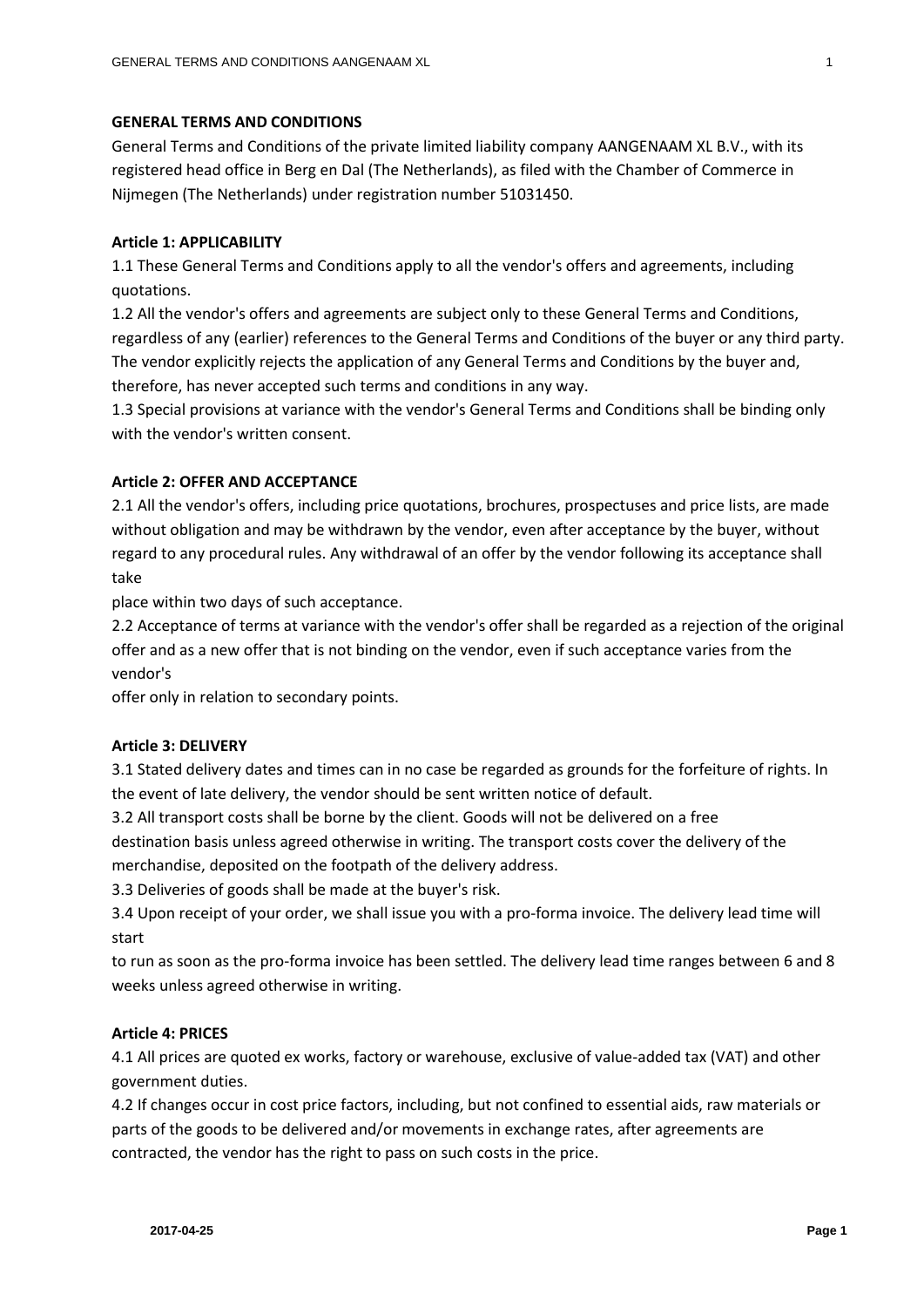4.3 If the buyer is a consumer (a natural person who is not conducting the transaction in the practice of a profession or operation of a business) and the vendor avails itself of its right as laid down in Clause 2 of this Article, the buyer/consumer has the right to cancel the agreement.

4.4 Price increases resulting from additions to and changes of the order shall be borne by the buyer in all cases.

## **Article 5: FORCE MAJEURE**

5.1 The vendor is not bound to comply with any commitment if it is prevented from doing so by circumstances that are not due to any fault on the part of the vendor and for which it cannot be held responsible, legally or according to generally accepted trading practices.

5.2 If the vendor is unable to meet its contractual commitments, or is unable to do so on time due to force major or other exceptional circumstances, including but not confined to strikes, delays in the supply of raw materials and/or semi-manufacture or fire at the premises of the vendor or its suppliers, the vendor has the right to fulfil the order within a reasonable period or, if this is not possible, to cancel the agreement in part or in full.

5.3 In the cases referred to in Clauses 1 and 2 of this Article, the buyer does not have the right to cancel the agreement and/or to claim compensation.

## **Article 6: RETENTION OF TITLE**

6.1 The vendor retains title to delivered goods until payment has been received in full for all goods delivered to, or still to be delivered to the buyer, or all services performed or still to be performed in connection with the delivery, as well as payment of all possible receivables that may result from noncompliance with such agreements, including receivables of collection costs, interest and penalties. 6.2 As long as the buyer has not paid the above receivables, the buyer is not entitled to encumber goods delivered by the vendor with any rights of pledge or non-possessor pledge, and undertakes, at the vendor's earliest request, to notify third parties wishing to attach such rights to the goods that it is not authorised to establish any such pledge. The buyer also undertakes to refrain from signing any deed establishing rights of pledge to the goods and shall be guilty of misappropriation if it does so in such circumstances.

6.3 If the buyer fails to comply with any contractual commitment to the vendor in relation to the goods delivered or to be delivered or purchased, the vendor has the right, without being required to issue notice of default, to reclaim the goods, regardless of whether these have been processed. The buyer authorises the vendor to enter the premises at which the goods are held.

## **Article 7: RIGHT OF PLEDGE**

7.1 In as far as the vendor cannot claim any retention of title within the meaning of Article 6 of these Terms and Conditions, the vendor transfers the goods to be delivered to the buyer under reservation of a non-posses sore pledge.

7.2 If the buyer fails to meet its contractual commitments to the vendor, the vendor retains the right to establish a right of pledge to all existing and future moveable assets owned by the buyer, delivered by the vendor or otherwise, and to all the buyer's existing and future receivables from third parties.

7.3 In connection with the provisions of Clauses 1 and 2 of this Article, the buyer is required to co-operate in the preparation and signature of a deed of pledge. The costs thereof to be borne by the buyer.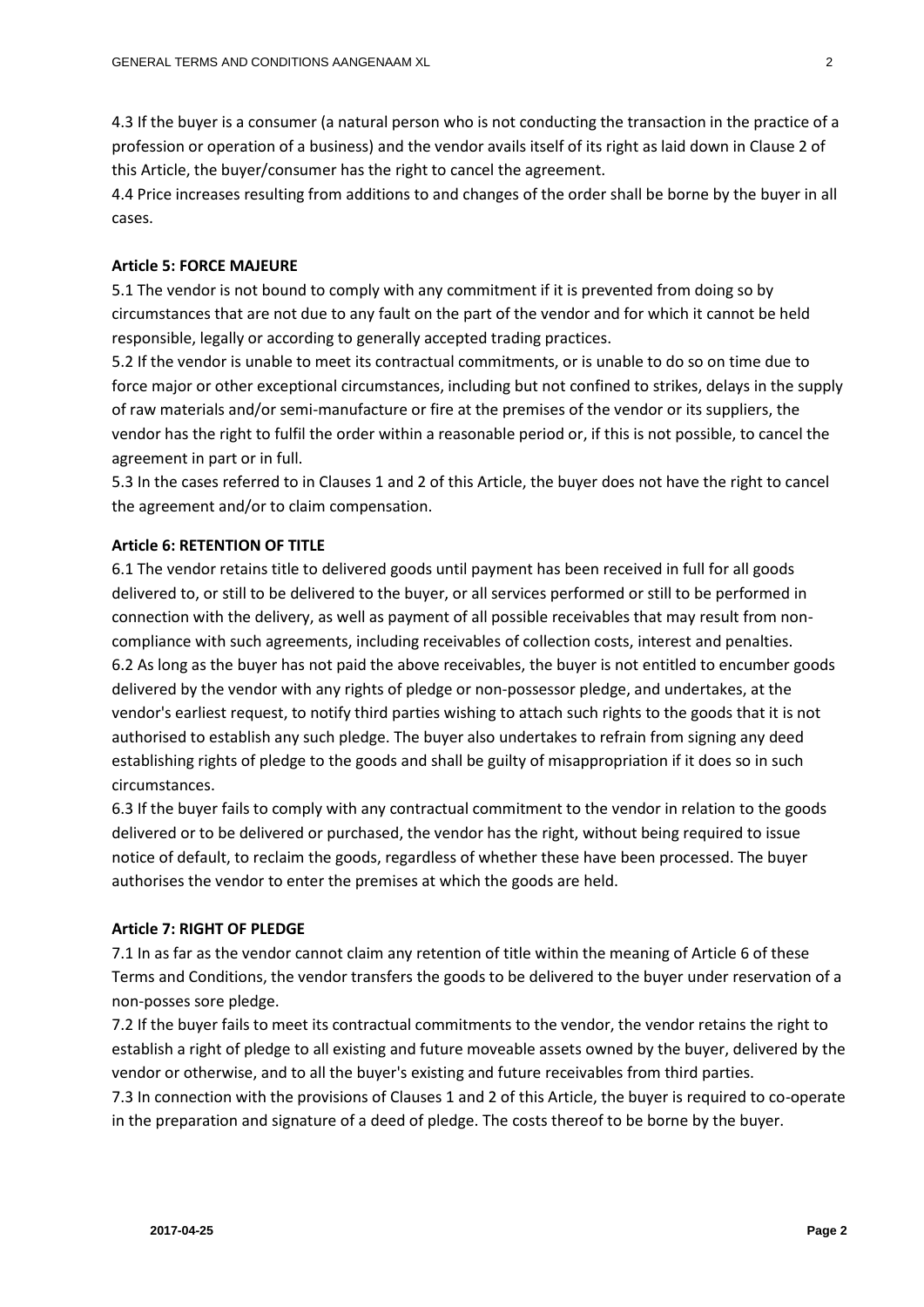#### **Article 8: COMPLAINTS**

8.1 The buyer undertakes to inspect goods thoroughly for defects on delivery, and if such defects are found, to notify the vendor without delay, in writing. If the buyer does not provide the vendor with written notification of defects that would be revealed by a thorough inspection within eight days of delivery, the buyer shall be deemed to have accepted the goods in the condition in which they were delivered and all rights of recovery shall lapse.

8.2 If the buyer does not notify the vendor in writing of any shortcomings in performance that could not have been detected in an initial thorough inspection (as referred to in Clause 1 of this Article) within eight days of the date on which shortcomings are detected, or should reasonably have been detected, the buyers rights of recovery shall lapse.

8.3 The vendor should be enabled to verify complaints submitted without delay. At all times, the buyer should afford the vendor an opportunity to repair any defects.

8.4 The buyer shall surrender all its rights and powers on the grounds of defective deliveries if it fails to submit a complaint within the term specified above, and/or to provide the vendor with an opportunity to repair the defects and/or has not taken due care to detect such defects at the earliest opportunity. 8.5 If the complaint is justified, in the vendor's view, the vendor shall, at its own discretion, pay compensation up to a maximum of the invoiced value of the delivered goods, or shall replace the delivered goods free of charge. The vendor is not liable for any further compensation for damages or costs of any description.

# **Article 9: RIGHT OF RETENTION**

9.1 Without prejudice to its statutory right of retention, the vendor has the right to retain any of the buyer's goods made available to it under any form of title, until full payment of all its receivables from the buyer has been made, unless the buyer has provided satisfactory security for the receivables in question.

## **Article 10: LIABILITY AND INDEMNIFICATION**

10.1 The vendor is not liable for any damages resulting from the failure of the goods it delivers to comply with statutory or other government requirements relating to (the use of) such goods.

10.2 Without prejudice to the other provisions of these General Terms and Conditions, the vendor is not liable for damages due to any cause, including all direct and indirect damages such as consequential loss or loss of profits, unless such liability results from malicious intent or gross negligence on the part of the vendor, its employees and/or assistants.

10.3 Any statutory or contractual liability of the vendor resulting from agreements contracted with the buyer is limited to the purchase price of the goods in question.

10.4 The vendor's liability is in any event limited at all times to the amount for which the vendor is insured.

10.5 Claims for damages resulting from the foregoing must be submitted to the vendor in writing within eight days of the date on which the damages occurred or the date on which the buyer could have detected such damages, on penalty of the loss of all the buyer's rights to claim compensation for damages.

10.6 The buyer indemnifies the vendor against all third party claims for damages caused by or in connection with the goods delivered by the vendor.

10.7 Our products are not treated in whatever manner unless stated otherwise or agreed upon.